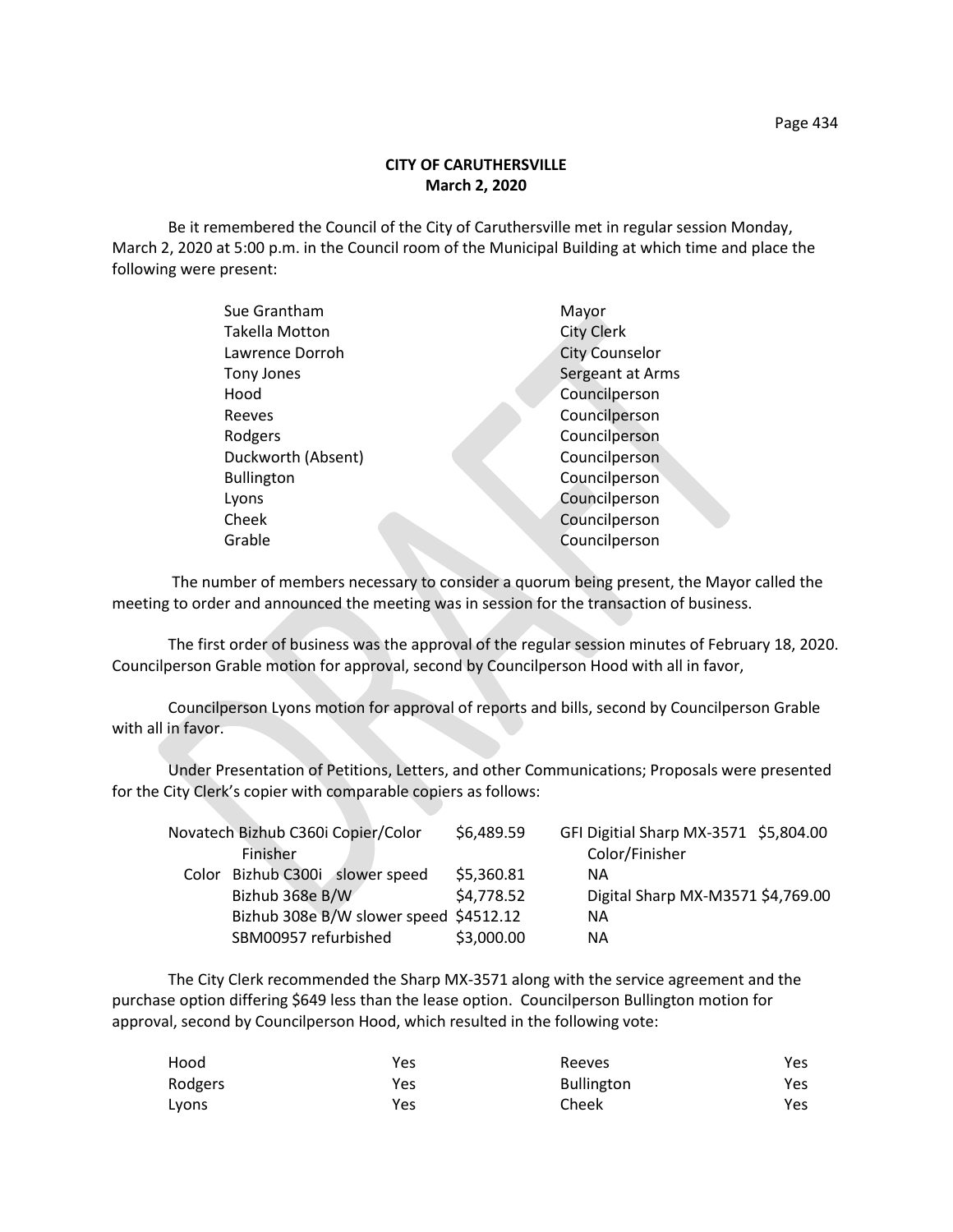Page 435

Grable Yes

Mayor Grantham reported that Mike Bernard has obtained funding for drainage issues enabling cleaning out the ditch that runs out of the east side of town, in addition to other ditches that run out of Caruthersville. Mr. Bernard also has obtained approval for District 3 to use a form of explosive to remove beaver dams; trappers have been working to remove beavers from the area. The cleaning of the ditches will occur in the next two months, which will allow the water to flow out faster.

Police report; Chief Tony Jones reported that the release of the 75/25 grant for equipment is available to make application, the deadline being April 15, 2020. The fight that occurred on East  $15^{th}$  St. has been investigated with 5 arrests and 1 at large. The vehicle break ins are continued to be looked into; at this time the incidents have slacked up.

Humane report; Intake for December was 24 animals, and 67 animals in January and February. There were 19 tickets issued, 12 dead animals were picked up, and 3 euthanized. The Shelter passed the surprised inspection from the Department of Agriculture; the only write up being dogs dragging blankets out of their dog house outside, which was replaced by cedar chips the same day. The overpass dog issue has been resolved after issuance of tickets. The emergency lights aren't working, and they're awaiting LED lights. The adopting out of cats with Pets Sense in Sikeston has been highly successful. The Shelter is working on setting up a vaccination clinic in the spring, and the 5k and open house is scheduled for April 25, 2020.

Fire report; There have not been any fire calls Since February 14, 2020. The state wide tornado drill will be conducted Tuesday, March 3, 2020 at 10:00 a.m. The outdoor tornado warning sirens will be sounded, and those who have a NOAA weather radio will hear the test also. There were 5 fire inspections during the past week.

Public Works report; Paul Shaw reported that the department has been working on issues with the lift station on Westwood with the ground settling causing sewer problems; for now it's holding its own. A very large sinkhole has occurred on 12<sup>th</sup> and Zaida, which was filled with dirt and gravel. The Vacuum truck is being finished, and once delivered training will occur. John Chittenden is reviewing the bids that were opened Thursday, February 27, 2020 for the Water Plant, Waste Water Plant and Well. The USDA grant for equipment will be awarded soon, and Mr. Shaw along with John Chittenden will begin the bidding process for street improvements soon.

Code Enforcement; Barry Gilmore reported that the trailer on Madison is in the process of being broken down. One of the Cook brother's trailers is supposedly being sold, and the other has problems with the axel. The W.  $11<sup>th</sup>$  burnout had a title search done, but there seems to be issues. The City Cleanup will be scheduled for May this year instead of April. The Wards will be done by weeks; you can put things out Friday through Wednesday. Ward 1 will occur May 1, 2020 through May 6, 2020, Ward 2 will occur May 8, 2020 through May 13, 2020, Ward 4 will occur May 15, 2020 through May 20, 2020, and Ward 3 May 22, 2020 through May 27, 2020. Mr. Gilmore also sent out notices to abate.

Park & Recreations; Lamonte Bell reported that he was getting a lot of feedback with the Recreation Center being clean, and a change in atmosphere. Heath Screening is coming up, customers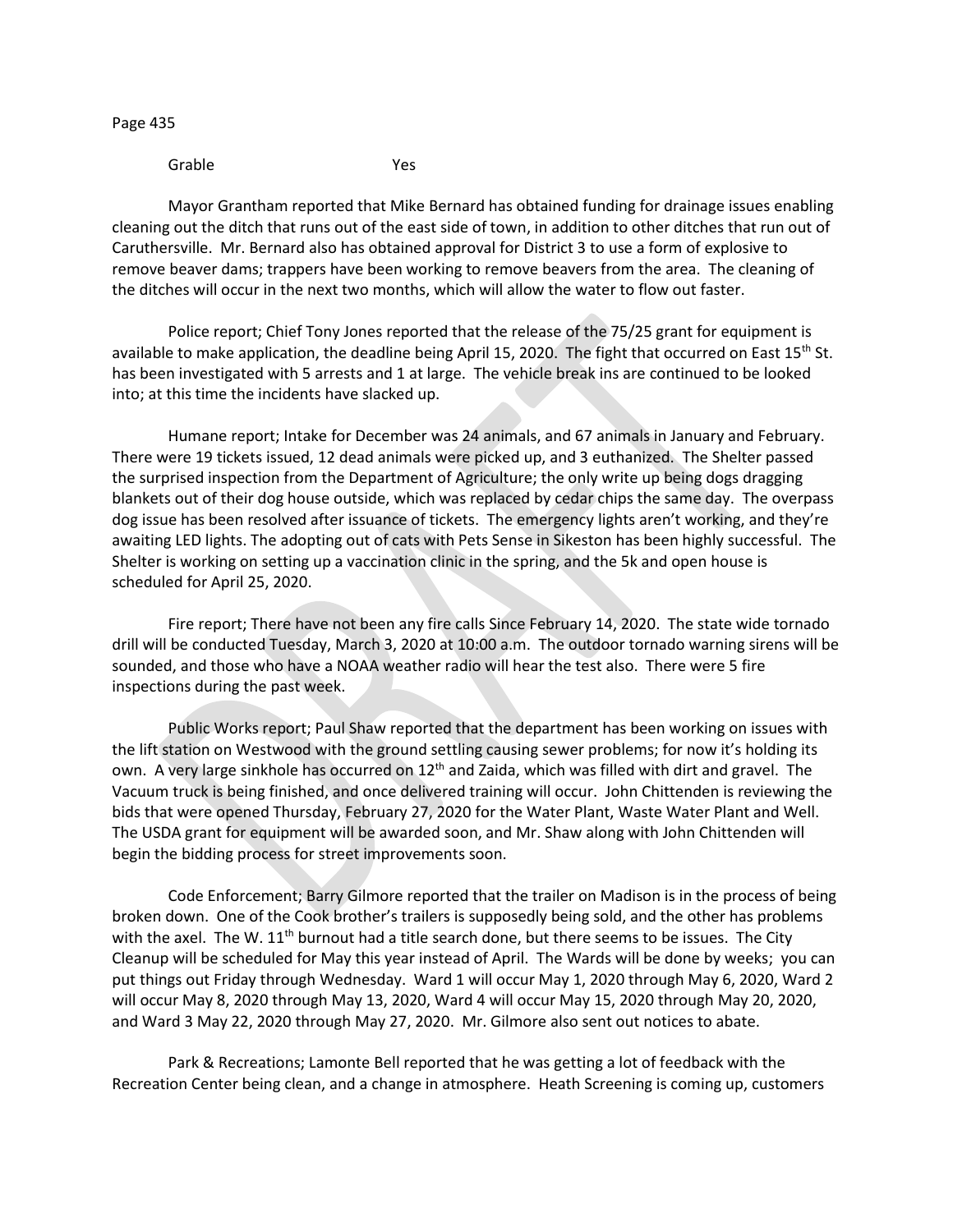from Dyersburg are requesting advertisement in Dyersburg so that potential patrons know what's being offered. The pool is working great, and hopefully the sauna will get in operable condition.

Library report; Teresa Tidwell reported that Tony Rehagen a freelance writer for the Boston Globe wrote a story about the new face of the public library. In the story Mr. Rehagen made mention how Teresa Tidwell has transformed the library into a lifeline for its patrons. The complete story can be read by googling Boston Globe or at Facebook. Tuesday, March 3, 2020 is Dr. Seuss Storytime at 6:00 p.m., Lindy Vaugh will be the guest reader. The Pemiscot County Historical Society will celebrate its 50 year anniversary along with the Library's open house Saturday, April 18, 2020 between the hours of 2:00 p.m. and 4:00 p.m.

There will be a joint meeting for the Finance and Insurance committees before the regular meeting on March 16, 2020.

Economic Development; The BLP Downtown/Tourism Committee will meet Thursday, March 5, 2020 at 10:00 a.m. at City Hall. The BLP Value Added Ag Committee meets Tuesday, March 10 at 9:00 a.m. at the Library. The BLP Clean-up Committee meets Tuesday, March 10 at 11:00 a.m. at the Bank of Missouri. There will be a Census workshop Tuesday, March 10 from 8:30 a.m. to 1:30 p.m. at the Library. The Chamber of Commerce will be hosting the White Glove Gala Saturday, March 14 at the Armory. The Economic Development Action Team will meet Tuesday, March 24 at 5:00 p.m. at City Hall with special guest Canna Care. The Caruthersville Area Arts Council and City officials will be meeting with A2H the week of March 16, 2020.

Councilperson Grable made a proposal for the Mayor to have membership to the Country Club to have a place to meet when organizations come in town and maybe have food prepared. Councilperson Bullington motion to table the request upon consideration, second by Councilperson Cheek, with all in favor.

Business from the floor; Anne Jeffres inquired of the radio communication that had been talked about a while back concerning the lack of clear communication with the public safety officials. Hopefully the USDA grant will alleviate the problem. Bob Lazenby reminded everyone to run their clocks up an hour on Saturday night.

Mayor Grantham entertained a motion to go into closed session for the purpose of personnel. Councilperson Lyons made motion second by Councilperson Bullington, which resulted in the following vote:

| Hood    | Yes | Reeves            | Yes |
|---------|-----|-------------------|-----|
| Rodgers | Yes | <b>Bullington</b> | Yes |
| Lyons   | Yes | Cheek             | Yes |
| Grable  | Yes |                   |     |

Mayor Grantham asked the City Clerk to leave the Council room during closed session, and the City Counselor would take minutes.